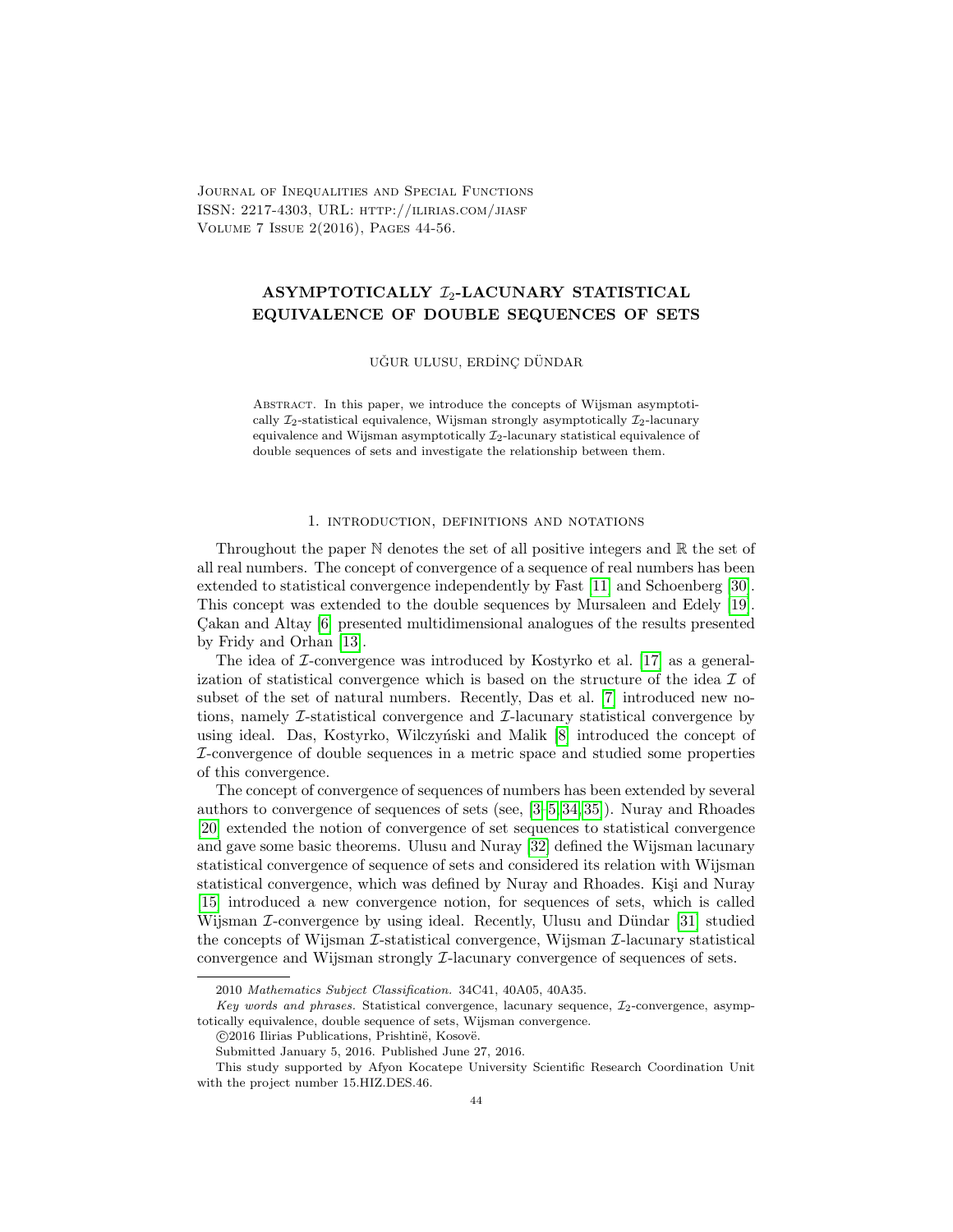Nuray et al. [\[22\]](#page-11-12) studied Wijsman statistical convergence, Hausdorff statistical convergence and Wijsman statistical Cauchy double sequences of sets and investigate the relationship between them. Nuray et al. [\[21\]](#page-11-13) studied the concepts of Wijsman  $\mathcal{I}_2$ ,  $\mathcal{I}_2^*$ -convergence and Wijsman  $\mathcal{I}_2$ ,  $\mathcal{I}_2^*$ -Cauchy double sequences of sets. Dündar et al. [\[10\]](#page-11-14) introduced the concepts of the Wijsman  $\mathcal{I}_2$ -statistical convergence, Wijsman  $\mathcal{I}_2$ -lacunary statistical convergence and Wijsman strongly  $\mathcal{I}_2$ -lacunary convergence of double sequences of sets.

Marouf [\[18\]](#page-11-15) peresented definitions for asymptotically equivalent and asymptotic regular matrices. Patterson [\[26\]](#page-11-16) extend these concepts by presenting an asymptotically statistical equivalent analog of these definitions. Patterson and Savas  $[27]$  extend the definitions presented in [\[26\]](#page-11-16) to lacunary sequences. In addition to these def-initions, natural inclusion theorems were presented. Recently, Savas [\[28\]](#page-11-18) presented the concept of  $\mathcal{I}$ -asymptotically lacunary statistically equivalence which is a natural combination of the definitions for asymptotically equivalence and  $\mathcal{I}\text{-}$  lacunary statistical convergence.

The concept of asymptotically equivalence of sequences of real numbers which is defined by Marouf [\[18\]](#page-11-15) has been extended by Ulusu and Nuray [\[33\]](#page-12-4) to concept of Wijsman asymptotically equivalence of set sequences. In addition to these definitions, natural inclusion theorems are presented. Kisi et al.  $[16]$  introduced the concept of Wijsman *L*-asymptotically equivalence of sequences of sets.

Now, we recall the basic definitions and concepts (See [\[1–](#page-11-20)[3,](#page-11-8) [8–](#page-11-7)[10,](#page-11-14) [12–](#page-11-21)[14,](#page-11-22) [17,](#page-11-5) [18,](#page-11-15)  $21-25, 29$  $21-25, 29$  $21-25, 29$ ]).

Two nonnegative sequences  $x = (x_k)$  and  $y = (y_k)$  are said to be asymptotically equivalent if

$$
\lim_{k} \frac{x_k}{y_k} = 1.
$$

It is denoted by  $x \sim y$ .

Let  $(X, \rho)$  be a metric space. For any point  $x \in X$  and any non-empty subset A of  $X$ , we define the distance from  $x$  to  $A$  by

$$
d(x, A) = \inf_{a \in A} \rho(x, a).
$$

Let  $(X, \rho)$  be a metric space and  $A, A_k$  be any non-empty closed subsets of X. The sequence  $\{A_k\}$  is Wijsman convergent to A if for each  $x \in X$ ,

$$
\lim_{k \to \infty} d(x, A_k) = d(x, A).
$$

A family of sets  $\mathcal{I} \subseteq 2^{\mathbb{N}}$  is called an ideal if and only if

(i)  $\emptyset \in \mathcal{I}$ , (ii) For each  $A, B \in \mathcal{I}$  we have  $A \cup B \in \mathcal{I}$ , (iii) For each  $A \in \mathcal{I}$  and each  $B \subseteq A$  we have  $B \in \mathcal{I}$ .

An ideal is called non-trivial if  $\mathbb{N} \notin \mathcal{I}$  and non-trivial ideal is called admissible if  ${n \in \mathcal{I} \text{ for each } n \in \mathbb{N}.}$ 

Throughout the paper we take  $\mathcal{I}_2$  as an admissible ideal in  $\mathbb{N} \times \mathbb{N}$ .

A non-trivial ideal  $\mathcal{I}_2$  of  $\mathbb{N} \times \mathbb{N}$  is called strongly admissible if  $\{i\} \times \mathbb{N}$  and  $\mathbb{N} \times \{i\}$ belongs to  $\mathcal{I}_2$  for each  $i \in N$ .

It is evident that a strongly admissible ideal is admissible also.

 $\mathcal{I}_2^0 = \{A \subset \mathbb{N} \times \mathbb{N} : (\exists m(A) \in \mathbb{N})(i, j \ge m(A) \Rightarrow (i, j) \notin A)\}.$  Then  $\mathcal{I}_2^0$  is a strongly admissible ideal and clearly an ideal  $\mathcal{I}_2$  is strongly admissible if and only if  $\mathcal{I}_2^0 \subset \mathcal{I}_2$ .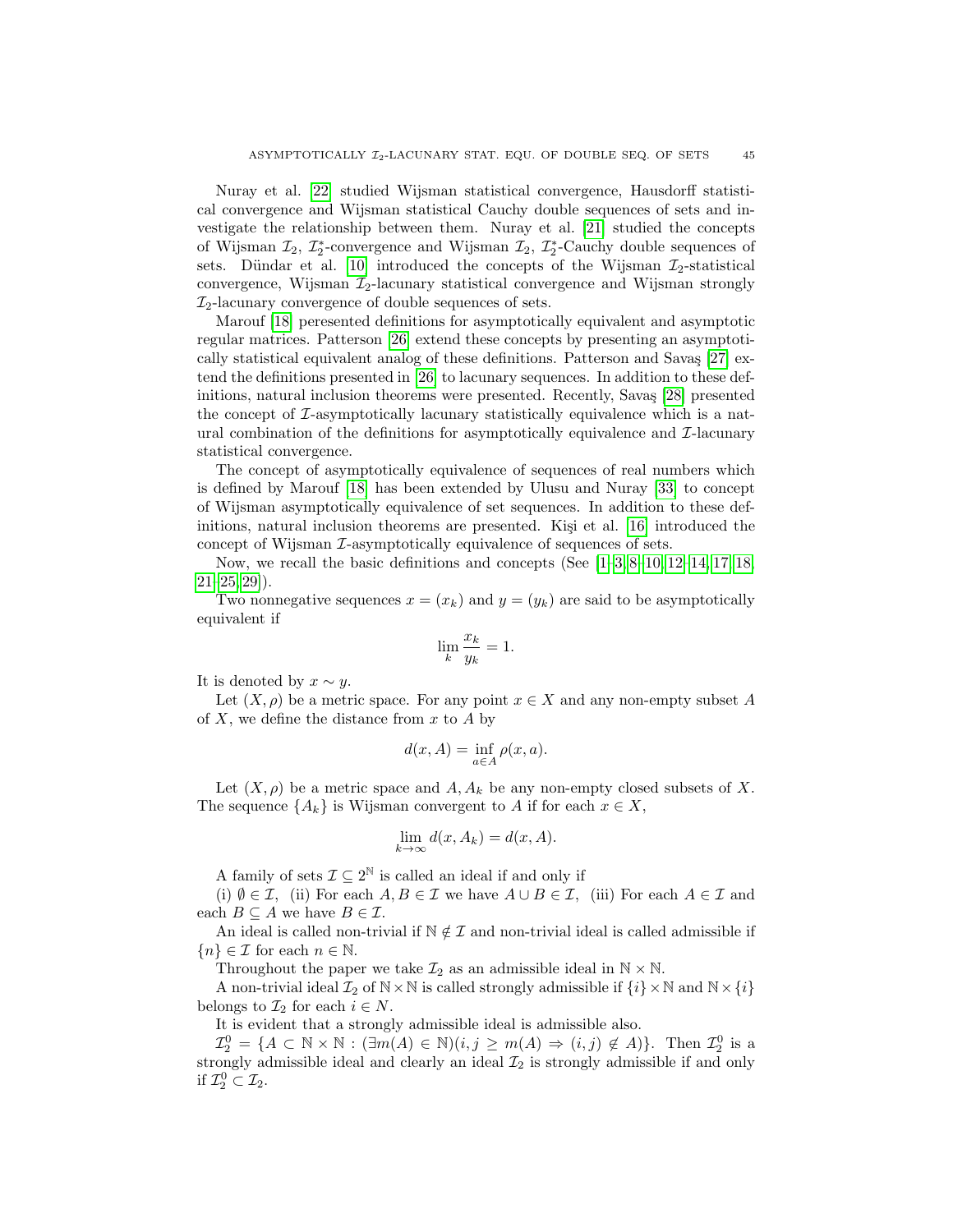The class of all  $A \subset \mathbb{N} \times \mathbb{N}$  which has natural density zero denoted by  $\mathcal{I}_2^f$ . Then  $\mathcal{I}_2^f$  is strongly admissible ideal.

A family of sets  $F \subseteq 2^{\mathbb{N}}$  is called a filter if and only if

(i)  $\emptyset \notin F$ , (ii) For each  $A, B \in F$  we have  $A \cap B \in F$ , (iii) For each  $A \in F$  and each  $B \supseteq A$  we have  $B \in F$ .

I is a non-trivial ideal in N if and only if  $F(\mathcal{I}) = \{M \subset \mathbb{N} : (\exists A \in \mathcal{I})(M = \mathbb{N} \setminus A)\}\$ is a filter in N.

An admissible ideal  $\mathcal{I}_2 \subset 2^{\mathbb{N} \times \mathbb{N}}$  satisfies the property (AP2) if for every countable family of mutually disjoint sets  $\{A_1, A_2, ...\}$  belonging to  $\mathcal{I}_2$ , there exists a countable family of sets  ${B_1, B_2,...}$  such that  $A_j \Delta B_j \in \mathcal{I}_2^0$ , i.e.,  $A_j \Delta B_j$  is included in the finite union of rows and columns in  $\mathbb{N} \times \mathbb{N}$  for each  $j \in \mathbb{N}$  and  $B = \bigcup_{j=1}^{\infty} B_j \in \mathcal{I}_2$ (hence  $B_j \in \mathcal{I}_2$  for each  $j \in \mathbb{N}$ ).

A double sequence  $x = (x_{kj})_{k,j \in \mathbb{N}}$  of real numbers is said to be convergent to  $L \in \mathbb{R}$  in Pringsheim's sense if for any  $\varepsilon > 0$ , there exists  $N_{\varepsilon} \in \mathbb{N}$  such that  $|x_{kj} - L| < \varepsilon$ , whenever  $k, j > N_{\varepsilon}$ . In this case, we write

$$
P - \lim_{k,j \to \infty} x_{kj} = L \quad \text{or} \quad \lim_{k,j \to \infty} x_{kj} = L.
$$

Throughout the paper, we let  $(X, \rho)$  be a separable metric space,  $\mathcal{I}_2 \subseteq 2^{N \times N}$  be a strongly admissible ideal and  $A, A_{kj}$  be any non-empty closed subsets of X.

The double sequence  $\{A_{kj}\}\$ is Wijsman convergent to A if for each  $x \in X$ ,

$$
P - \lim_{k,j \to \infty} d(x, A_{kj}) = d(x, A) \quad \text{or} \quad \lim_{k,j \to \infty} d(x, A_{kj}) = d(x, A).
$$

The double sequence  $\{A_{ki}\}\$ is Wijsman statistically convergent to A if for every  $\varepsilon > 0$  and for each  $x \in X$ ,

$$
\lim_{m,n\to\infty}\frac{1}{mn}|\{k\leq m,j\leq n:|d(x,A_{kj})-d(x,A)|\geq \varepsilon\}|=0,
$$

that is,  $|d(x, A_{ki}) - d(x, A)| < \varepsilon$  for almost every  $(k, j)$ .

By a lacunary sequence we mean an increasing integer sequence  $\theta = \{k_r\}$  such that  $k_0 = 0$  and  $h_r = k_r - k_{r-1} \rightarrow \infty$  as  $r \rightarrow \infty$ .

The double sequence  $\theta = \{(k_r, j_s)\}\$ is called double lacunary sequence if there exist two increasing sequence of integers such that

$$
k_0 = 0, \quad h_r = k_r - k_{r-1} \to \infty \quad as \quad r \to \infty
$$

and

$$
j_0 = 0, \quad \bar{h}_u = j_u - j_{u-1} \to \infty \quad as \quad u \to \infty.
$$

We use following notations in the sequel:

$$
k_{ru} = k_r j_u, \ \ h_{ru} = h_r \bar{h}_u, \ \ I_{ru} = \{(k, j) : k_{r-1} < k \le k_r \ \ and \ \ j_{u-1} < j \le j_u\},\
$$
\n
$$
q_r = \frac{k_r}{k_{r-1}} \ \ and \ \ q_u = \frac{j_u}{j_{u-1}}.
$$

Let  $\theta$  be a double lacunary sequence. The double sequence  $\{A_{ki}\}\$ is Wijsman strongly lacunary convergent to A if for each  $x \in X$ ,

$$
\lim_{r,u \to \infty} \frac{1}{h_r \bar{h}_u} \sum_{k=k_{r-1}+1}^{k_r} \sum_{j=j_{u-1}+1}^{j_u} |d(x, A_{kj}) - d(x, A)| = 0.
$$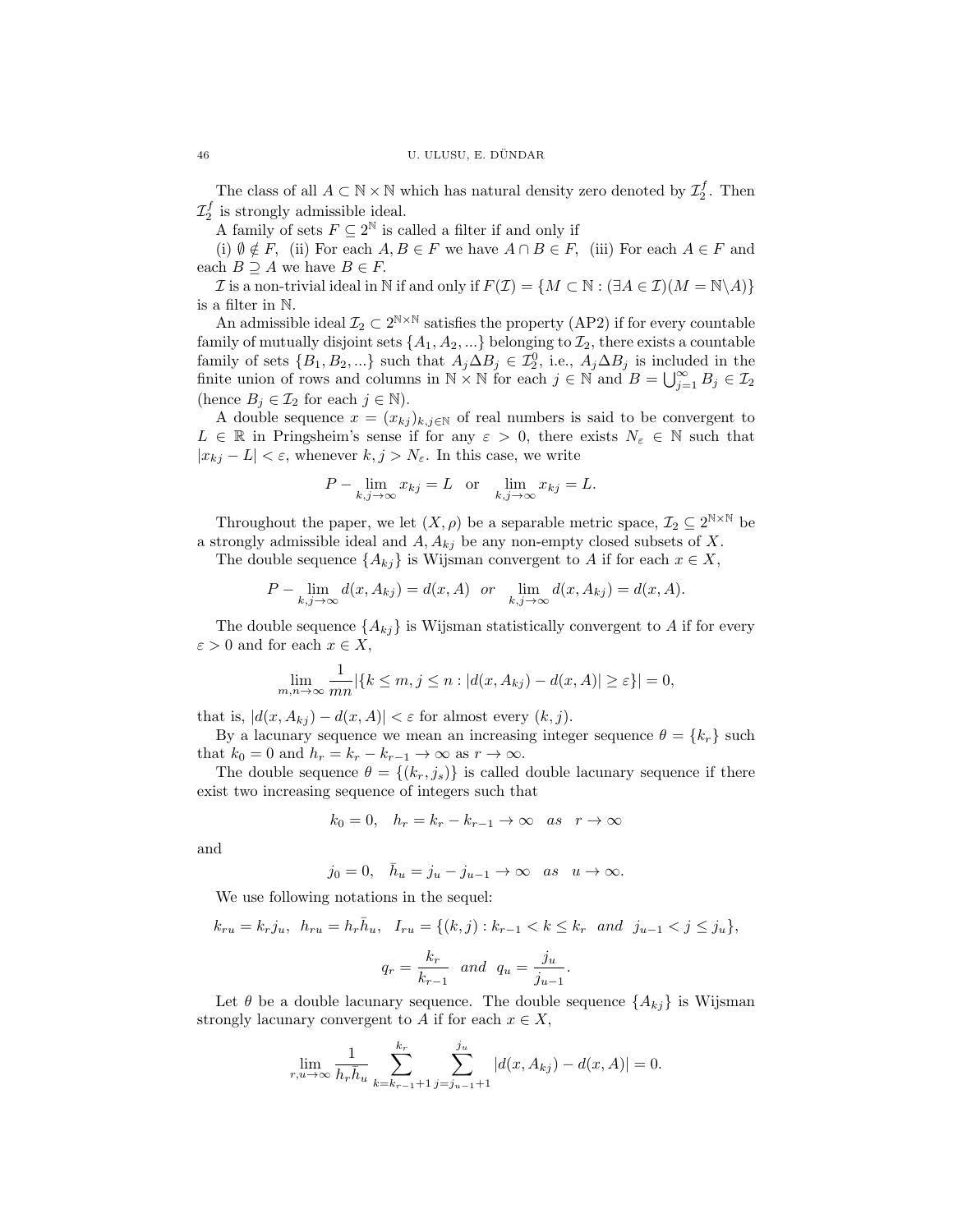Let  $\theta$  be a double lacunary sequence. The double sequence  $\{A_{ki}\}\$ is Wijsman lacunary statistically convergent to A, if for every  $\varepsilon > 0$  and for each  $x \in X$ ,

$$
\lim_{r,u\to\infty}\frac{1}{h_r\bar{h}_u}|\{(k,j)\in I_{ru}:|d(x,A_{kj})-d(x,A)|\geq\varepsilon\}|=0.
$$

The double sequence of sets  $\{A_{kj}\}$  is Wijsman  $\mathcal{I}_2$ -convergent to A, if for every  $\varepsilon > 0$  and for each  $x \in X$ ,

$$
\{(k,j)\in\mathbb{N}\times\mathbb{N}:|d(x,A_{kj})-d(x,A)|\geq\varepsilon\}\in\mathcal{I}_2.
$$

In this case we write  $\mathcal{I}_{W_2} - \lim_{k,j \to \infty} A_{kj} = A$ .

We define  $d(x; A_{ki}, B_{ki})$  as follows:

$$
d(x; A_{kj}, B_{kj}) = \begin{cases} \frac{d(x, A_{kj})}{d(x, B_{kj})} & , x \notin A_{kj} \cup B_{kj} \\ L & , x \in A_{kj} \cup B_{kj}. \end{cases}
$$

The double sequences  $\{A_{kj}\}\$  and  $\{B_{kj}\}\$ are Wijsman asymptotically equivalent of multiple L if for each  $x \in X$ ,  $\lim_{k,j \to \infty} d(x; A_{kj}, B_{kj}) = L$ .

The double sequences  $\{A_{kj}\}\$ and  $\{B_{kj}\}\$ are Wijsman asymptotically statistical equivalent of multiple L if for every  $\varepsilon > 0$  and for each  $x \in X$ ,

$$
\lim_{m,n \to \infty} \frac{1}{mn} \Big| \{ k \le m, j \le n : |d(x; A_{kj}, B_{kj}) - L| \ge \varepsilon \} \Big| = 0.
$$

Let  $\theta$  be a double lacunary sequence. The double sequences  $\{A_{kj}\}\$  and  $\{B_{kj}\}\$ are Wijsman strongly asymptotically lacunary equivalent of multiple L if for each  $x \in X$ ,

$$
\lim_{r,u\to\infty}\frac{1}{h_r\overline{h}_u}\sum_{k,j\in I_{ru}}|d(x;A_{kj},B_{kj})-L|=0.
$$

Let  $\theta$  be a double lacunary sequence. The double sequences  $\{A_{ki}\}\$  and  $\{B_{ki}\}\$  are Wijsman asymptotically lacunary statistical equivalent of multiple  $L$  if for every  $\varepsilon > 0$  and each  $x \in X$ ,

$$
\lim_{r,u\to\infty}\frac{1}{h_r\overline{h}_u}\Big|\{(k,j)\in I_{ru}:|d(x;A_{kj},B_{kj})-L|\geq\varepsilon\}\Big|=0.
$$

The sequence  $\{A_{kj}\}$  is Wijsman  $\mathcal{I}_2$ -statistical convergent to A or  $S(\mathcal{I}_{W_2})$ -convergent to A if for every  $\varepsilon > 0$ ,  $\delta > 0$  and for each  $x \in X$ ,

$$
\left\{(m,n)\in\mathbb{N}\times\mathbb{N}:\frac{1}{mn}|\{k\leq m,j\leq n:|d(x,A_{kj})-d(x,A)|\geq \varepsilon\}|\geq \delta\right\}\in\mathcal{I}_2.
$$

In this case, we write  $A_{kj} \to A(S(\mathcal{I}_{W_2}))$ .

Let  $\theta$  be a double lacunary sequence. The sequence  $\{A_{kj}\}\$ is said to be Wijsman strongly  $\mathcal{I}_2$ -lacunary convergent to A or  $N_\theta[\mathcal{I}_{W_2}]$ -convergent to A if for every  $\varepsilon > 0$ and for each  $x \in X$ ,

$$
\left\{(r, u) \in \mathbb{N} \times \mathbb{N} : \frac{1}{h_r \overline{h}_u} \sum_{(k,j) \in I_{ru}} |d(x, A_{kj}) - d(x, A)| \ge \varepsilon \right\} \in \mathcal{I}_2.
$$

In this case, we write  $A_{kj} \to A(N_{\theta}[\mathcal{I}_{W_2}])$ .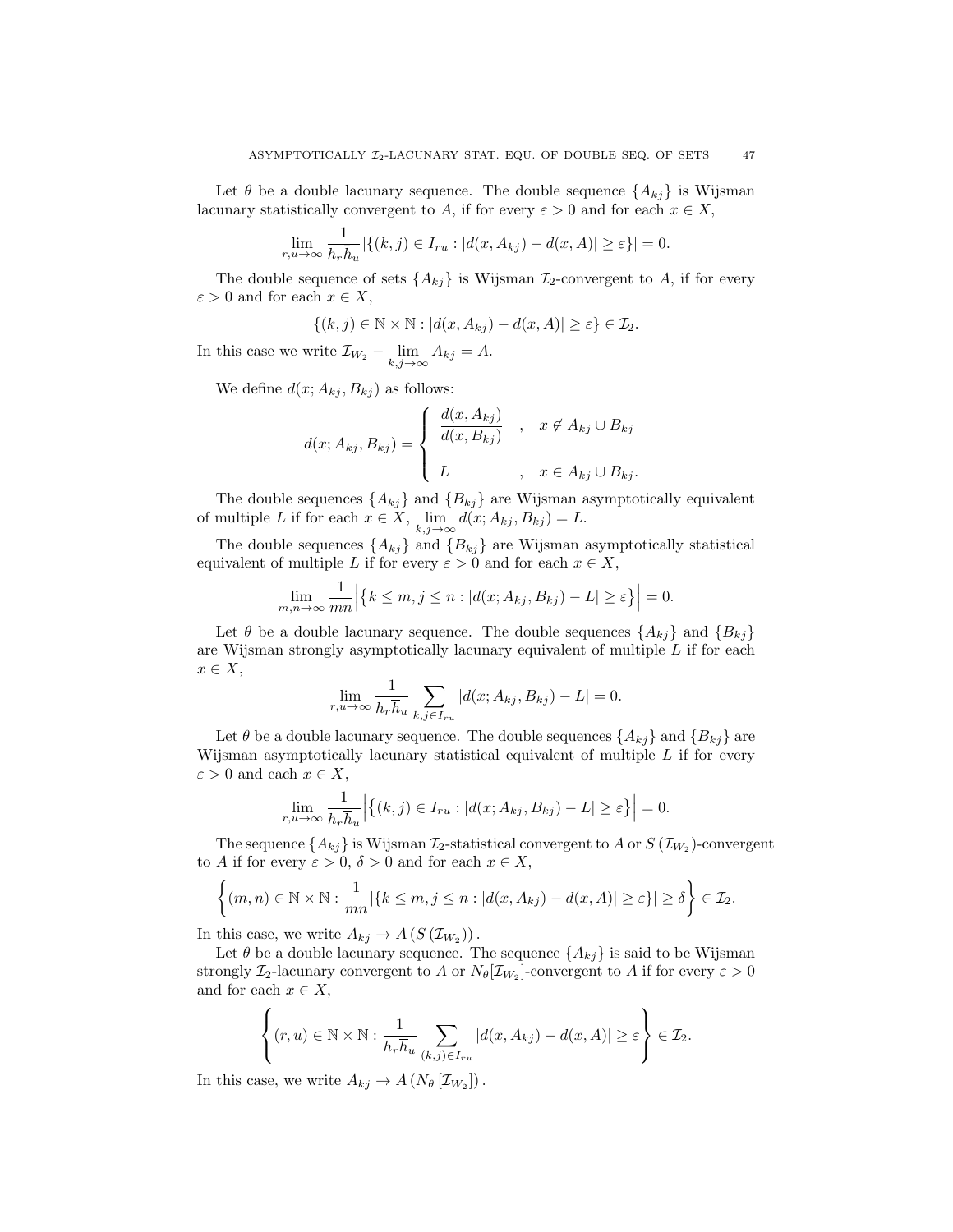Let  $\theta$  be a double lacunary sequence. The sequence  $\{A_{ki}\}\$ is Wijsman  $\mathcal{I}_{2}$ lacunary statistical convergent to A or  $S_{\theta}(\mathcal{I}_{W_2})$ -convergent to A if for every  $\varepsilon > 0$ ,  $\delta > 0$  and for each  $x \in X$ ,

$$
\left\{(r, u) \in \mathbb{N} \times \mathbb{N} : \frac{1}{h_r \overline{h}_u} | \left\{(k, j) \in I_{ru} : |d(x, A_{kj}) - d(x, A)| \geq \varepsilon \right\}| \geq \delta \right\} \in \mathcal{I}_2.
$$

In this case, we write  $A_{kj} \to A(S_{\theta}(\mathcal{I}_{W_2}))$ .

 $X \subset \mathbb{R}$ ,  $f, g: X \to \mathbb{R}$  functions and a point  $a \in X'$  are given. If  $f(x) = \alpha(x)g(x)$ for  $\forall x \in U_{\delta}(a) \cap X$ , then for  $x \in X$  we write  $f = \mathcal{O}(g)$  as  $x \to a$ , where for any  $\delta > 0, \, \alpha : X \to \mathbb{R}$  is bounded function on  $\overset{o}{U}_{\delta}(a) \cap X$ . In this case, if there exists a  $c \geq 0$  such that  $|f(x)| \leq c|g(x)|$  for  $\forall x \in \overset{o}{U}_{\delta}(a) \cap X$ , then for  $x \in X$ ,  $f = \mathcal{O}(g)$  as  $x \rightarrow a$ .

### 2. main results

In this section, we define the concepts of Wijsman asymptotically  $\mathcal{I}_2$ -statistical equivalence, Wijsman strongly asymptotically  $\mathcal{I}_2$ -lacunary equivalence and Wijsman asymptotically  $\mathcal{I}_2$ -lacunary statistical equivalence of double sequences of sets and investigate the relationship between them.

**Definition 2.1.** The double sequences  $\{A_{kj}\}\$  and  $\{B_{kj}\}\$  are Wijsman asymptotically  $\mathcal{I}_2$ -equivalent of multiple L if for every  $\varepsilon > 0$  and each  $x \in X$ 

$$
\{(k,j)\in\mathbb{N}\times\mathbb{N}:|d(x;A_{kj},B_{kj})-L|\geq\varepsilon\}\in\mathcal{I}_2.
$$

In this case, we write  $A_{kj} \stackrel{\mathcal{I}_{W_2}^L}{\sim} B_{kj}$  and simply Wijsman asymptotically  $\mathcal{I}_2$ -equivalent if  $L = 1$ .

**Definition 2.2.** The double sequences  $\{A_{kj}\}\$  and  $\{B_{kj}\}\$  are Wijsman asymptotically  $\mathcal{I}_2$ -statistical equivalent of multiple L if for every  $\varepsilon > 0$ ,  $\delta > 0$  and for each  $x \in X$ ,

$$
\left\{(m,n)\in\mathbb{N}\times\mathbb{N}:\frac{1}{mn}|\{k\leq m,j\leq n:|d(x;A_{kj},B_{kj})-L|\geq\varepsilon\}|\geq\delta\right\}\in\mathcal{I}_2.
$$

In this case, we write  $A_{kj} \stackrel{S(\mathcal{I}_{W_2}^L)}{\sim} B_{kj}$  and simply Wijsman asymptotically  $\mathcal{I}_2$ statistical equivalent if  $L = 1$ . The set of Wijsman asymptotically  $\mathcal{I}_2$ -statistical equivalent double sequences will be denoted by  $\{S\left(\mathcal{I}_{W_2}^L\right)\}.$ 

For  $\mathcal{I}_2 = \mathcal{I}_2^f$ , Wijsman asymptotically  $\mathcal{I}_2$ -statistical equivalent of multiple L coincides with Wijsman asymptotically statistical equivalent of multiple  $L$  which is defined in [\[23\]](#page-11-25).

As an example, consider the following double sequences;

$$
A_{kj} = \begin{cases} \{(x,y) \in \mathbb{R}^2 : x^2 + y^2 + k j y = 0\} & , & \text{if } k \text{ and } j \text{ are a square integer,} \\ \{(1,1)\} & , & \text{otherwise.} \end{cases}
$$

and

$$
B_{kj} = \begin{cases} \{(x,y) \in \mathbb{R}^2 : x^2 + y^2 - kjy = 0\} & , & \text{if } k \text{ and } j \text{ are a square integer,} \\ \{(1,1)\} & , & \text{otherwise.} \end{cases}
$$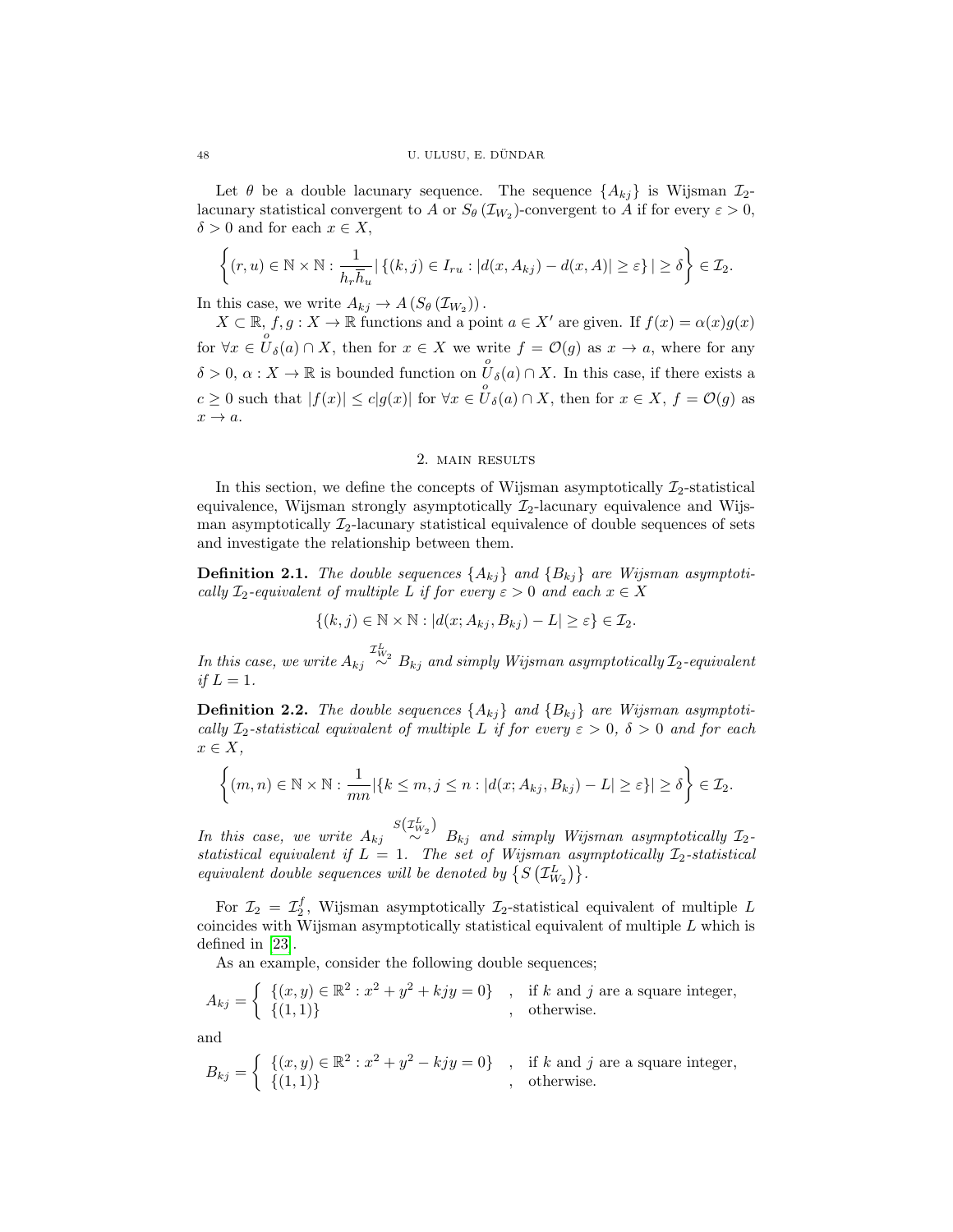If we take  $\mathcal{I}_2 = \mathcal{I}_2^f$ , since  $\Big\{(m,n)\in\mathbb{N}\times\mathbb{N}:\frac{1}{m}\Big\}$  $\frac{1}{mn} |\{k \leq m, j \leq n : |d(x; A_{kj}, B_{kj}) - L| \geq \varepsilon\}| \geq \delta \bigg\} \in \mathcal{I}_2^f,$ 

then the double sequences  $\{A_{kj}\}\$  and  $\{B_{kj}\}\$  are Wijsman asymptotically  $\mathcal{I}_2$ -statistical equivalent.

**Definition 2.3.** Let  $\theta$  be a double lacunary sequence. The double sequences  $\{A_{ki}\}$ and  ${B_{kj}}$  are Wijsman asymptotically  $I_2$ -lacunary equivalent of multiple L if for every  $\varepsilon > 0$  and for each  $x \in X$ ,

$$
\left\{(r, u) \in \mathbb{N} \times \mathbb{N} : \left(\frac{1}{h_r \overline{h}_u} \sum_{(k,j) \in I_{ru}} d(x; A_{kj}, B_{kj}) - L\right) \geq \varepsilon\right\} \in \mathcal{I}_2.
$$

In this case, we write  $A_{kj} \stackrel{N_{\theta}( \mathcal{I}_{W_2}^L) }{\sim} B_{kj}$  and simply Wijsman asymptotically  $\mathcal{I}_2$ lacunary equivalent if  $L = 1$ .

**Definition 2.4.** Let  $\theta$  be a double lacunary sequence. The double sequences  $\{A_{kj}\}$ and  ${B_{kj}}$  are said to be Wijsman strongly asymptotically  $\mathcal{I}_2$ -lacunary equivalent of multiple L if for every  $\varepsilon > 0$  and for each  $x \in X$ ,

$$
\left\{(r, u) \in \mathbb{N} \times \mathbb{N} : \frac{1}{h_r \overline{h}_u} \sum_{(k,j) \in I_{ru}} |d(x; A_{kj}, B_{kj}) - L| \geq \varepsilon \right\} \in \mathcal{I}_2.
$$

In this case, we write  $A_{kj} \stackrel{N_{\theta}[{\cal I}_{W_2}^L]}{\sim} B_{kj}$  and simply Wijsman strongly asymptotically  $\mathcal{I}_2$ -lacunary equivalent if  $L=1.$  The set of Wijsman strongly asymptotically  $\mathcal{I}_2$ lacunary equivalent double sequences will be denoted by  $\{N_{\theta} | \mathcal{I}_{W_2}^L\}$ .

As an example, consider the following double sequences;

$$
A_{kj} := \begin{cases} \left\{ (x,y) \in \mathbb{R}^2 : \frac{(x - \sqrt{kj})^2}{kj} + \frac{y^2}{2kj} = 1 \right\} & , \text{ if } \begin{aligned} k_{r-1} < k < k_{r-1} + [\sqrt{h_r}], \\ j_{u-1} < j < j_{u-1} + [\sqrt{\overline{h}_u}]. \end{aligned} \\ \text{, otherwise.} \end{cases}
$$

and

$$
B_{kj} := \begin{cases} \left\{ (x,y) \in \mathbb{R}^2 : \frac{(x+\sqrt{kj})^2}{kj} + \frac{y^2}{2kj} = 1 \right\} , & \text{if } \frac{k_{r-1} < k < k_{r-1} + [\sqrt{h_r}],\\ \left\{ (1,1) \right\} , & \text{otherwise.} \end{cases}
$$

If we take  $\mathcal{I}_2 = \mathcal{I}_2^f$ , since

$$
\left\{(r, u) \in \mathbb{N} \times \mathbb{N} : \frac{1}{h_r \overline{h}_u} \sum_{(k,j) \in I_{ru}} |d(x; A_{kj}, B_{kj}) - L| \ge \varepsilon \right\} \in \mathcal{I}_2^f,
$$

then the double sequences  $\{A_{kj}\}\$  and  $\{B_{kj}\}\$ are Wijsman strongly asymptotically  $\mathcal{I}_2$ -lacunary equivalent.

**Definition 2.5.** Let  $\theta$  be a double lacunary sequence. The double sequences  $\{A_{ki}\}$ and  ${B_{kj}}$  are Wijsman asymptotically  $\mathcal{I}_2$ -lacunary statistical equivalent of multiple L if for every  $\varepsilon > 0$ ,  $\delta > 0$  and for each  $x \in X$ ,

$$
\left\{(r, u) \in \mathbb{N} \times \mathbb{N} : \frac{1}{h_r \overline{h}_u} | \{(k, j) \in I_{ru} : |d(x; A_{kj}, B_{kj}) - L| \geq \varepsilon\}| \geq \delta \right\} \in \mathcal{I}_2.
$$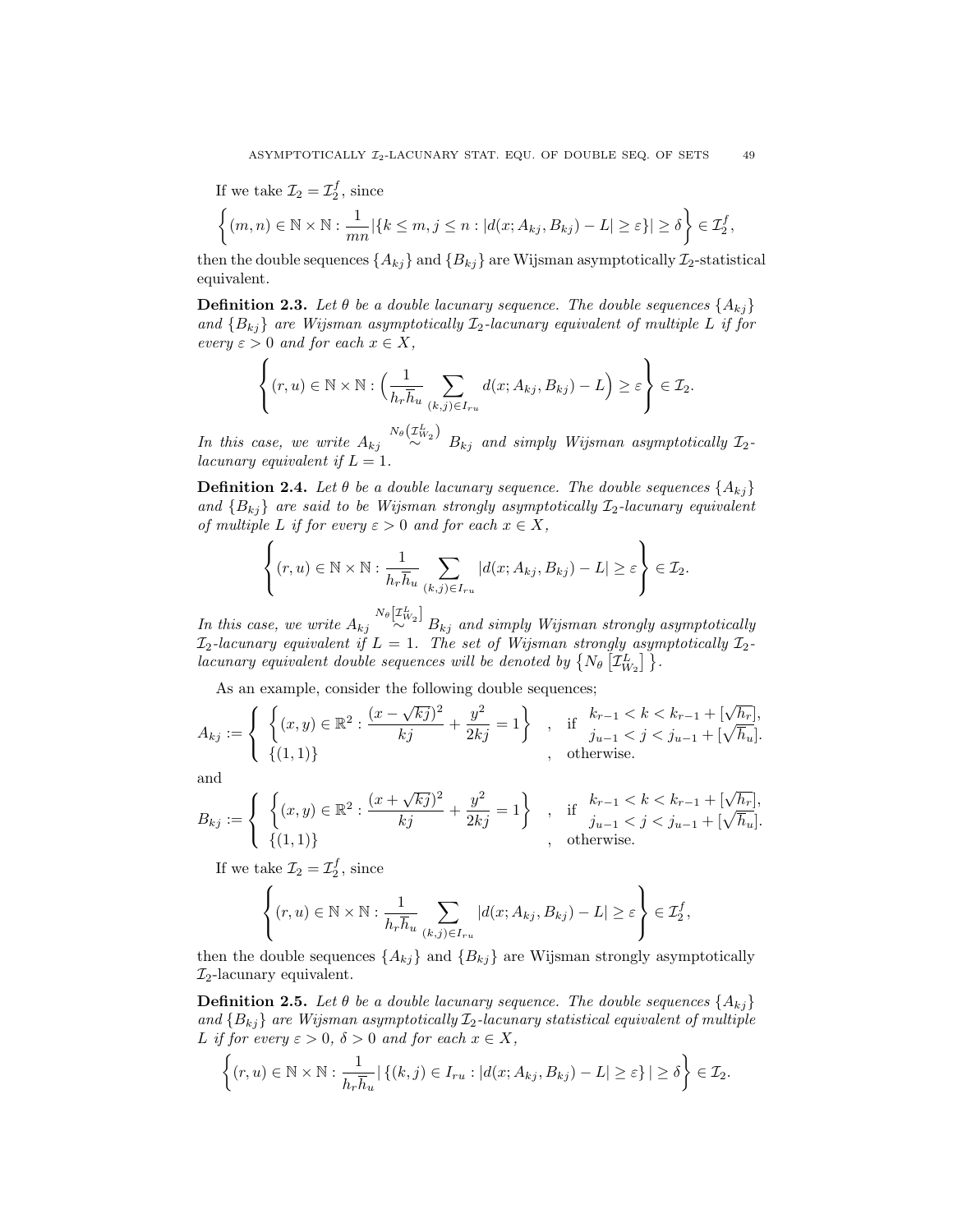In this case, we write  $A_{kj} \stackrel{S_{\theta}( \mathcal{I}_{W_2}^L) }{\sim} B_{kj}$  and simply Wijsman asymptotically  $\mathcal{I}_2$ lacunary statistical equivalent if  $L = 1$ . The set of Wijsman asymptotically  $\mathcal{I}_2$ lacunary statistical equivalent double sequences will be denoted by  $\{S_{\theta}(\mathcal{I}_{W_2}^L)\}\$ .

For  $\mathcal{I}_2 = \mathcal{I}_2^f$ , Wijsman asymptotically  $\mathcal{I}_2$ -lacunary statistical equivalent of multiple L coincides with Wijsman asymptotically lacunary statistical equivalent of multiple  $L$  which is defined in [\[23\]](#page-11-25).

As an example, consider the following double sequences;

$$
A_{kj} := \begin{cases} \left\{ (x,y) \in \mathbb{R}^2 : x^2 + (y-1)^2 = \frac{1}{kj} \right\} & \text{if } j_{u-1} < k < k_{r-1} + [\sqrt{h_r}], \\ \left\{ (x,y) \in \mathbb{R}^2 : x^2 + (y-1)^2 = \frac{1}{kj} \right\} & \text{if } j_{u-1} < j < j_{u-1} + [\sqrt{h_u}] \\ \text{and } k \text{ is a square integer,} & \text{otherwise.} \end{cases}
$$

and

$$
B_{kj} := \left\{ \begin{array}{l} \left\{ (x,y) \in \mathbb{R}^2 : x^2 + (y+1)^2 = \frac{1}{kj} \right\} & \text{if} \quad \begin{array}{l} k_{r-1} < k < k_{r-1} + \lfloor \sqrt{h_r} \rfloor, \\ j_{u-1} < j < j_{u-1} + \lfloor \sqrt{h_u} \rfloor \\ \text{and } k \text{ is a square integer,} \end{array} \right. \\ \left. \begin{array}{l} \text{if} \quad j_{u-1} < j < j_{u-1} + \lfloor \sqrt{h_u} \rfloor \\ \text{and } k \text{ is a square integer,} \end{array} \right. \end{array} \right.
$$

If we take  $\mathcal{I}_2 = \mathcal{I}_2^f$ , since

$$
\left\{(r, u) \in \mathbb{N} \times \mathbb{N} : \frac{1}{h_r \overline{h}_u} | \{(k, j) \in I_{ru} : |d(x; A_{kj}, B_{kj}) - L| \geq \varepsilon\}| \geq \delta \right\} \in \mathcal{I}_2^f,
$$

then the sequences  $\{A_{kj}\}\$ and  $\{B_{kj}\}\$ is Wijsman asymptotically  $\mathcal{I}_2$ -lacunary statistical equivalent.

<span id="page-6-0"></span>**Theorem 2.6.** Let  $\theta$  be a double lacunary sequence. Then,

$$
A_{kj} \stackrel{N_{\theta}[\mathcal{I}_{W_2}^L]}{\sim} B_{kj} \Rightarrow A_{kj} \stackrel{S_{\theta}(\mathcal{I}_{W_2}^L)}{\sim} B_{kj}.
$$

*Proof.* Suppose that  $\{A_{kj}\}\$  and  $\{B_{kj}\}\$ is Wijsman strongly asymptotically  $\mathcal{I}_2$ lacunary equivalent of multiple L. Given  $\varepsilon > 0$  and for each  $x \in X$  we can write

$$
\sum_{(k,j)\in I_{ru}} |d(x;A_{kj},B_{kj}) - L| \ge \sum_{\substack{(k,j)\in I_{ru} \\ |d(x;A_{kj},B_{kj}) - L| \ge \varepsilon}} |d(x;A_{kj},B_{kj}) - L|
$$

$$
\geq \varepsilon \cdot \Big| \big\{ (k,j) \in I_{ru} : |d(x; A_{kj}, B_{kj}) - L| \geq \varepsilon \big\} \Big|
$$

and so we get

$$
\frac{1}{\varepsilon \cdot h_r \overline{h}_u} \sum_{(k,j) \in I_{ru}} |d(x; A_{kj}, B_{kj}) - L| \geq \frac{1}{h_r \overline{h}_u} \Big| \{ (k,j) \in I_{ru} : |d(x; A_{kj}, B_{kj}) - L| \geq \varepsilon \} \Big|.
$$

Hence, for each  $x \in X$  and for any  $\delta > 0$ , we have

$$
\left\{ (r, u) \in \mathbb{N} \times \mathbb{N} : \frac{1}{h_r \overline{h}_u} \Big| \left\{ (k, j) \in I_{ru} : |d(x; A_{kj}, B_{kj}) - L| \ge \varepsilon \right\} \Big| \ge \delta \right\}
$$
  

$$
\subseteq \left\{ (r, u) \in \mathbb{N} \times \mathbb{N} : \frac{1}{h_r \overline{h}_u} \sum_{(k, j) \in I_{ru}} |d(x; A_{kj}, B_{kj}) - L| \ge \varepsilon \cdot \delta \right\} \in \mathcal{I}_2
$$
  
and so  $A_{kj} \stackrel{S_{\theta}(\mathcal{I}_{w_2}^L)}{\sim} B_{kj}$ .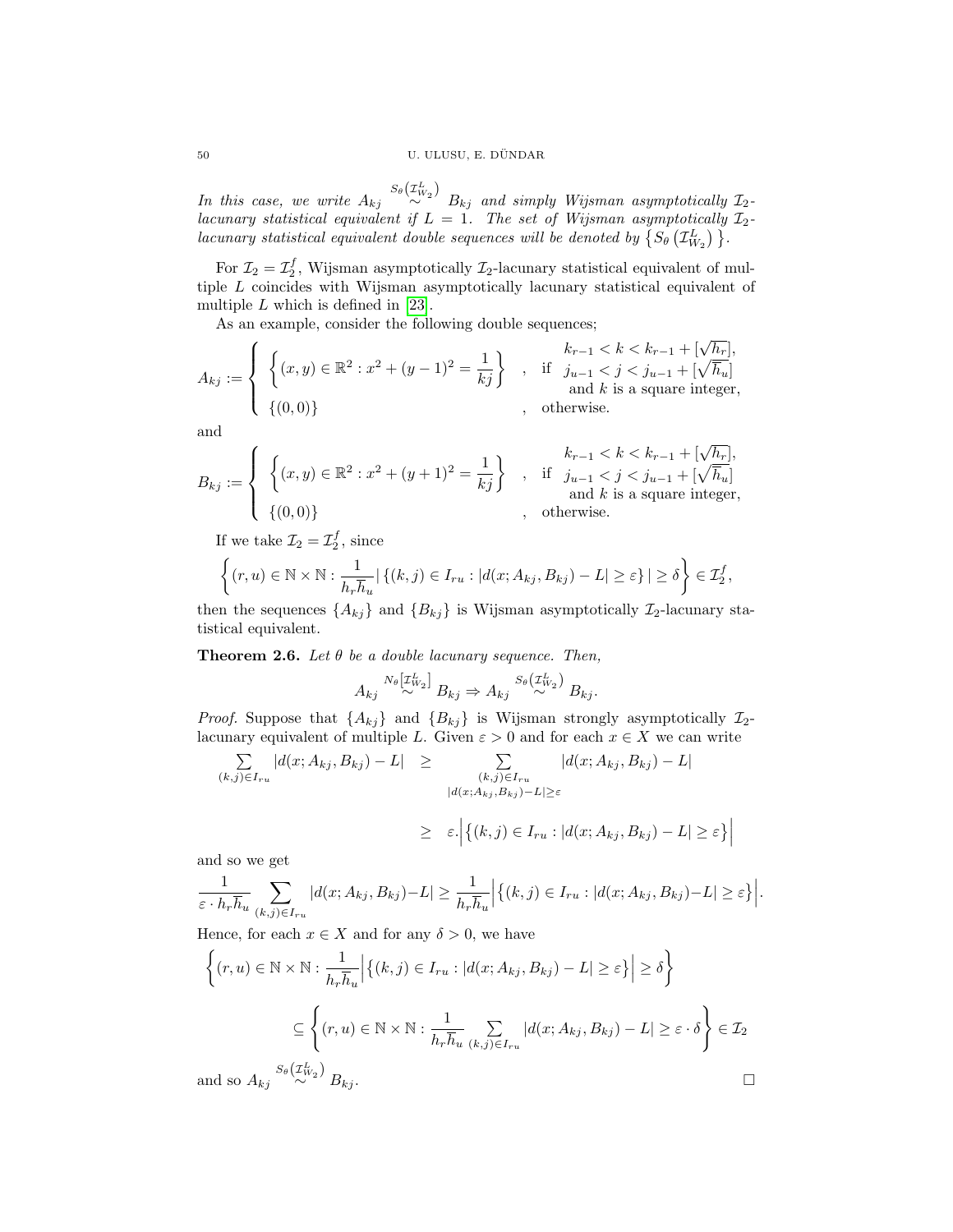<span id="page-7-0"></span>**Theorem 2.7.** Let  $\theta$  be a double lacunary sequence and  $d(x, A_{kj}) \mathcal{O}(d(x, B_{kj}))$ . Then,

$$
A_{kj} \stackrel{S_{\theta}( \mathcal{I}_{W_2}^L)}{\sim} B_{kj} \Rightarrow A_{kj} \stackrel{N_{\theta}[ \mathcal{I}_{W_2}^L]}{\sim} B_{kj}.
$$

*Proof.* Suppose that  $\{A_{kj}\}\$  and  $\{B_{kj}\}\$ is Wijsman asymptotically  $\mathcal{I}_2$ -lacunary statistical equivalent of multiple L and  $d(x, A_{kj}) \mathcal{O}(d(x, B_{kj}))$ . Then, there exists an  $M>0$  such that

$$
|d(x; A_{kj}, B_{kj}) - L| \le M,
$$

for each  $x \in X$  and all  $k, j \in \mathbb{N}$ . Given  $\varepsilon > 0$ , for each  $x \in X$  we get

$$
\frac{1}{h_r \overline{h}_u} \sum_{(k,j) \in I_{ru}} |d(x; A_{kj}, B_{kj}) - L|
$$

$$
= \frac{1}{h_r \overline{h}_u} \sum_{\substack{(k,j) \in I_{ru} \\ |d(x; A_{kj}, B_{kj}) - L| \ge \frac{\varepsilon}{2}}} |d(x; A_{kj}, B_{kj}) - L| + \frac{1}{h_r \overline{h}_u} \sum_{\substack{(k,j) \in I_{ru} \\ |d(x; A_{kj}, B_{kj}) - L| < \frac{\varepsilon}{2}}} |d(x; A_{kj}, B_{kj}) - L| < \frac{M}{h_r \overline{h}_u} \left| \left\{ (k,j) \in I_{ru} : |d(x; A_{kj}, B_{kj}) - L| \ge \frac{\varepsilon}{2} \right\} \right| +
$$

ε  $\frac{1}{2}$ .

Hence, for each  $x \in X$  we have

$$
\left\{ (r, u) \in \mathbb{N} \times \mathbb{N} : \frac{1}{h_r \overline{h}_u} \sum_{(k,j) \in I_{ru}} |d(x; A_{kj}, B_{kj}) - L| \ge \varepsilon \right\}
$$
\n
$$
\subseteq \left\{ (r, u) \in \mathbb{N} \times \mathbb{N} : \frac{1}{h_r \overline{h}_u} \Big| \left\{ (k,j) \in I_{ru} : |d(x; A_{kj}, B_{kj}) - L| \ge \frac{\varepsilon}{2} \right\} \Big| \ge \frac{\varepsilon}{2M} \right\} \in \mathcal{I}_2
$$
\nand so  $A_{kj} \xrightarrow{N_{\theta}[\mathcal{I}_{w_2}^L]} B_{kj}$ .

We have the following Theorem by Theorem [2.6](#page-6-0) and Theorem [2.7.](#page-7-0)

**Theorem 2.8.** Let  $\theta$  be a double lacunary sequence. If  $d(x, A_{kj}) \mathcal{O}(d(x, B_{kj}))$ , then

$$
\left\{S_{\theta}\left(\mathcal{I}_{W_2}^L\right)\right\} = \left\{N_{\theta}\left[\mathcal{I}_{W_2}^L\right]\right\}.
$$

<span id="page-7-1"></span>**Theorem 2.9.** Let  $\theta$  be a double lacunary sequence. If  $\liminf_{r \to \infty} q_r > 1$  and  $\liminf_{u} q_u > 1$  then,

$$
A_{kj} \stackrel{S(\mathcal{I}_{W_2}^L)}{\sim} B_{kj} \Rightarrow A_{kj} \stackrel{S_{\theta}(\mathcal{I}_{W_2}^L)}{\sim} B_{kj}.
$$

*Proof.* Assume that  $\liminf_{r} q_r > 1$  and  $\liminf_{u} q_u > 1$ , then there exist  $\lambda, \mu > 0$ such that

 $q_r \geq 1 + \lambda$  and  $q_u \geq 1 + \mu$ 

for sufficiently large  $r, u$  which implies that

$$
\frac{h_r \overline{h}_u}{k_{ru}} \ge \frac{\lambda \mu}{(1+\lambda)(1+\mu)}.
$$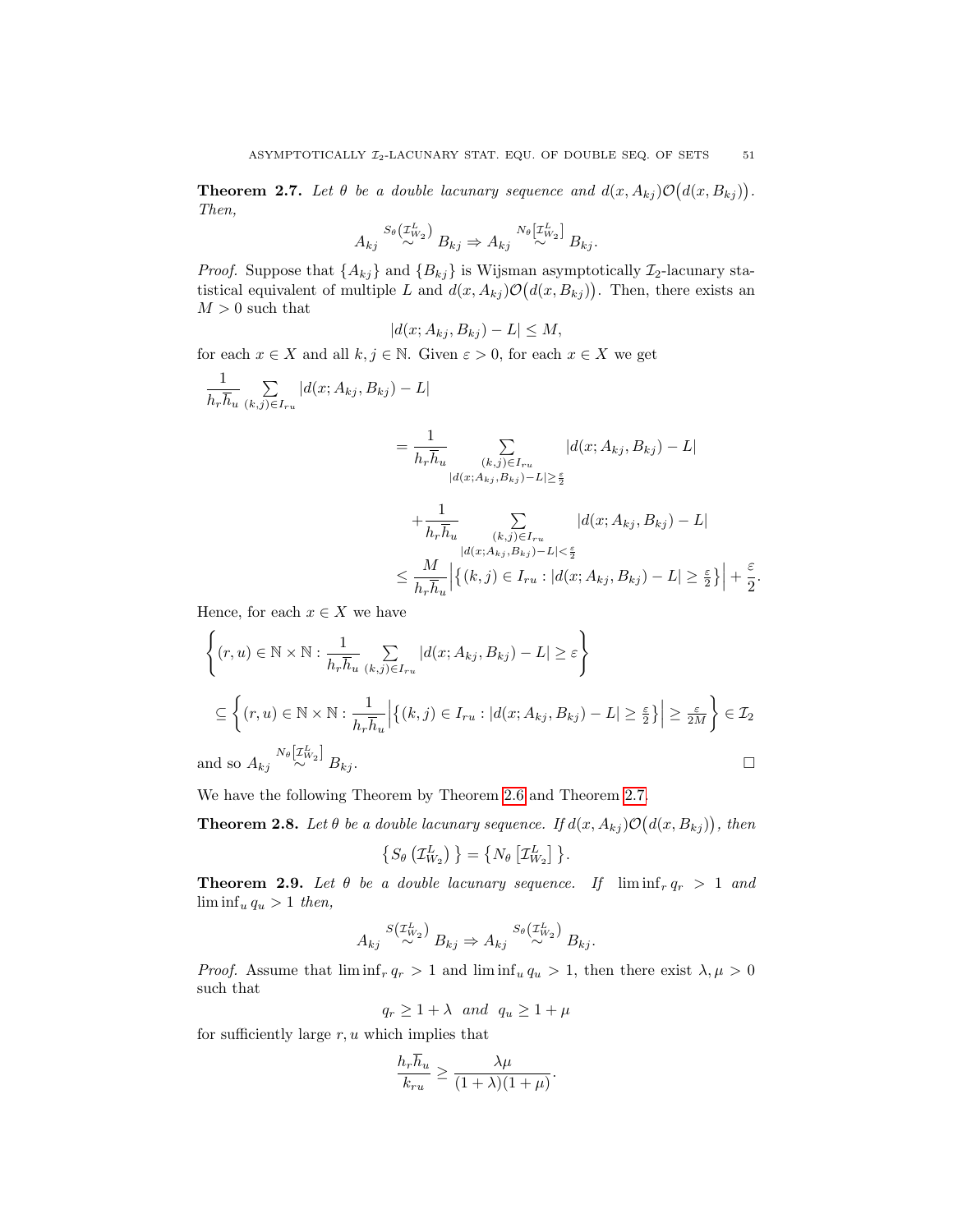If  $\{A_{kj}\}\$  and  $\{B_{kj}\}\$ is Wijsman asymptotically  $\mathcal{I}_2$ -statistical equivalent of multiple L, then for every  $\varepsilon > 0$ , for each  $x \in X$  and for sufficiently large r, u, we get

$$
\frac{1}{k_r j_u} \Big| \{ k \le k_r, j \le j_u : |d(x; A_{kj}, B_{kj}) - L| \ge \varepsilon \} \Big|
$$
  

$$
\ge \frac{1}{k_r j_u} \Big| \{ (k, j) \in I_{ru} : |d(x; A_{kj}, B_{kj}) - L| \ge \varepsilon \} \Big|
$$
  

$$
\ge \frac{\lambda \mu}{(1 + \lambda)(1 + \mu)} \cdot \left( \frac{1}{h_r \overline{h}_u} \Big| \{ (k, j) \in I_{ru} : |d(x; A_{kj}, B_{kj}) - L| \ge \varepsilon \} \Big| \right).
$$

Hence, for each  $x \in X$  and for any  $\delta > 0$  we have

$$
\left\{ (r, u) : \frac{1}{h_r \overline{h}_u} \Big| \left\{ (k, j) \in I_{ru} : |d(x; A_{kj}, B_{kj}) - L| \ge \varepsilon \right\} \Big| \ge \delta \right\}
$$
\n
$$
\subseteq \left\{ (r, u) : \frac{1}{k_r j_u} \Big| \left\{ k \le k_r, j \le j_u : |d(x; A_{kj}, B_{kj}) - L| \ge \varepsilon \right\} \Big| \ge \frac{\delta \lambda \mu}{(1 + \lambda)(1 + \mu)} \right\} \in \mathcal{I}_2
$$
\nand so  $A_{kj} \stackrel{S_{\theta}^L(\mathcal{I}_{W_2})}{\sim} B_{kj}$ .

<span id="page-8-0"></span>**Theorem 2.10.** Let  $\theta$  be a double lacunary sequence. If  $\limsup_{r} q_r < \infty$  and  $\limsup_{u} q_u < \infty$ , then

$$
A_{kj} \stackrel{S_{\theta}(\mathcal{I}_{W_2}^L)}{\sim} B_{kj} \Rightarrow A_{kj} \stackrel{S(\mathcal{I}_{W_2}^L)}{\sim} B_{kj}.
$$

*Proof.* If  $\limsup_{r \to \infty} q_r < \infty$  and  $\limsup_{u \to \infty} q_u < \infty$ , then there is an  $M, N > 0$  such that  $q_r < M$  and  $q_u < N$ , for all r, u. Suppose that  $\{A_{kj}\}\$ and  $\{B_{kj}\}\$ is Wijsman asymptotically  $\mathcal{I}_2$ -lacunary statistical equivalent of multiple  $L$  and let

$$
U_{ru} = U(r, u, x) := \Big| \big\{ (k, j) \in I_{ru} : |d(x; A_{kj}, B_{kj}) - L| \ge \varepsilon \big\} \Big|.
$$

Since  $\{A_{kj}\}\$ and  $\{B_{kj}\}\$ is Wijsman asymptotically  $\mathcal{I}_2$ -lacunary statistical equivalent of multiple L, it follows that for every  $\varepsilon > 0$  and  $\delta > 0$ , for each  $x \in X$ ,

$$
\left\{ (r, u) \in \mathbb{N} \times \mathbb{N} : \frac{1}{h_r \overline{h}_u} \Big| \left\{ (k, j) \in I_{ru} : |d(x; A_{kj}, B_{kj}) - L| \ge \varepsilon \right\} \Big| \ge \delta \right\}
$$
  

$$
= \left\{ (r, u) \in \mathbb{N} \times \mathbb{N} : \frac{U_{ru}}{h_r \overline{h}_u} \ge \delta \right\} \in \mathcal{I}_2.
$$

Hence, we can choose a positive integers  $r_0, u_0 \in \mathbb{N}$  such that

$$
\frac{U_{ru}}{h_r \overline{h}_u} < \delta, \text{ for all } r > r_0, u > u_0.
$$

Now let

$$
K := \max \{ U_{ru} : 1 \le r \le r_0, 1 \le u \le u_0 \}
$$

and let t and v be any integers satisfying  $k_{r-1} < t \leq k_r$  and  $j_{u-1} < v \leq j_u$ .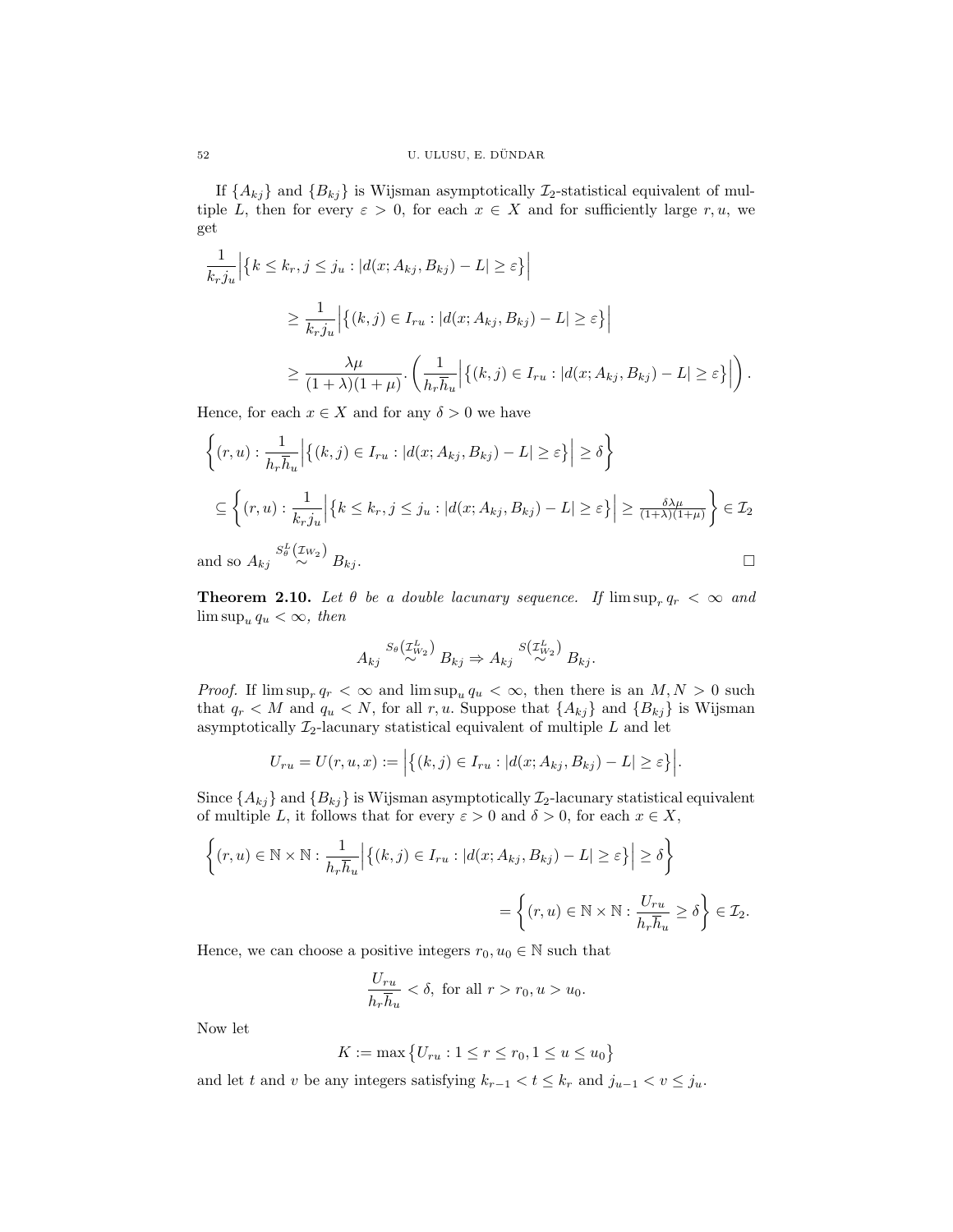Then, we have

$$
\frac{1}{tv} \Big| \{ k \le t, j \le v : |d(x; A_{kj}, B_{kj}) - L| \ge \varepsilon \} \Big|
$$
\n
$$
\le \frac{1}{k_{r-1}j_{u-1}} \Big| \{ k \le k_r, j \le j_u : |d(x; A_{kj}, B_{kj}) - L| \ge \varepsilon \} \Big|
$$
\n
$$
= \frac{1}{k_{r-1}j_{u-1}} \Big( U_{11} + U_{12} + U_{21} + U_{22} + \dots + U_{r0u_0} + \dots + U_{ru} \Big)
$$
\n
$$
\le \frac{K}{k_{r-1}j_{u-1}} \cdot r_0u_0
$$
\n
$$
+ \frac{1}{k_{r-1}j_{u-1}} \Bigg( h_{r_0}\overline{h}_{u_0+1} \frac{U_{r_0,u_0+1}}{h_{r_0}\overline{h}_{u_0+1}} + h_{r_0+1}\overline{h}_{u_0} \frac{U_{r_0+1,u_0}}{h_{r_0+1}\overline{h}_{u_0}} + \dots + h_r\overline{h}_u \frac{U_{ru}}{h_r\overline{h}_u} \Bigg)
$$
\n
$$
\le \frac{r_0u_0 \cdot K}{k_{r-1}j_{u-1}} + \frac{1}{k_{r-1}j_{u-1}} \Bigg( \sup_{u > u_0} \frac{U_{ru}}{h_{ru}} \Bigg) \Big( h_{r_0}\overline{h}_{u_0+1} + h_{r_0+1}\overline{h}_{u_0} + \dots + h_r\overline{h}_u \Bigg)
$$
\n
$$
\le \frac{r_0u_0 \cdot K}{k_{r-1}j_{u-1}} + \varepsilon \cdot \frac{(k_r - k_{r_0})(j_u - j_{u_0})}{k_{r-1}j_{u-1}}
$$
\n
$$
\le \frac{r_0u_0 \cdot K}{k_{r-1}j_{u-1}} + \varepsilon \cdot q_r \cdot q_u \le \frac{r_0u_0 \cdot K}{k_{r-1}j_{u-1}} + \varepsilon \cdot M \cdot N.
$$

Since  $k_{r-1}j_{u-1} \to \infty$  as  $t, v \to \infty$ , it follows that

$$
\frac{1}{tv} | \{ k \le t, j \le v : |d(x; A_{kj}, B_{kj}) - L| \ge \varepsilon \} | \to 0
$$

and consequently, for any  $\delta_1>0$  the set

$$
\left\{(t,v)\in\mathbb{N}\times\mathbb{N}:\frac{1}{tv}\Big|\big\{k\leq t,j\leq v:|d(x;A_{kj},B_{kj})-L|\geq\varepsilon\big\}\Big|\geq\delta_1\right\}\in\mathcal{I}_2.
$$

This shows that  $\{A_{kj}\}$  and  $\{B_{kj}\}$  is Wijsman asymptotically  $\mathcal{I}_2$ -statistical equivalent of multiple L.  $\Box$ 

We have the following Theorem by Theorem [2.9](#page-7-1) and Theorem [2.10.](#page-8-0)

**Theorem 2.11.** Let  $\theta$  be a double lacunary sequence. If

 $1 < \liminf_{r} q_r \leq \limsup_{r} q_r < \infty$  and  $1 < \liminf_{u} q_u \leq \limsup_{u} q_u < \infty$ ,

then

$$
\left\{S_{\theta}(\mathcal{I}_{W_2}^L)\right\} = \left\{S(\mathcal{I}_{W_2}^L)\right\}.
$$

**Theorem 2.12.** Let  $\mathcal{I}_2 \subseteq 2^{N \times N}$  be a strongly admissible ideal satisfying property  $(AP2)$  and  $\theta \in \mathcal{F}(\mathcal{I}_2)$ . If  $\{A_{kj}\}, \{B_{kj}\}\in \{S(\mathcal{I}_{W_2}^{L_1})\} \cap \{S_{\theta}(\mathcal{I}_{W_2}^{L_2})\},\$  then  $L_1 = L_2$ .

*Proof.* Assume that 
$$
A_{kj} \stackrel{S^{L_1}(x_{W_2})}{\sim} B_{kj}
$$
,  $A_{kj} \stackrel{S^{L_2}(x_{W_2})}{\sim} B_{kj}$  and  $L_1 \neq L_2$ . Let  $0 < \varepsilon < \frac{1}{2}|L_1 - L_2|$ .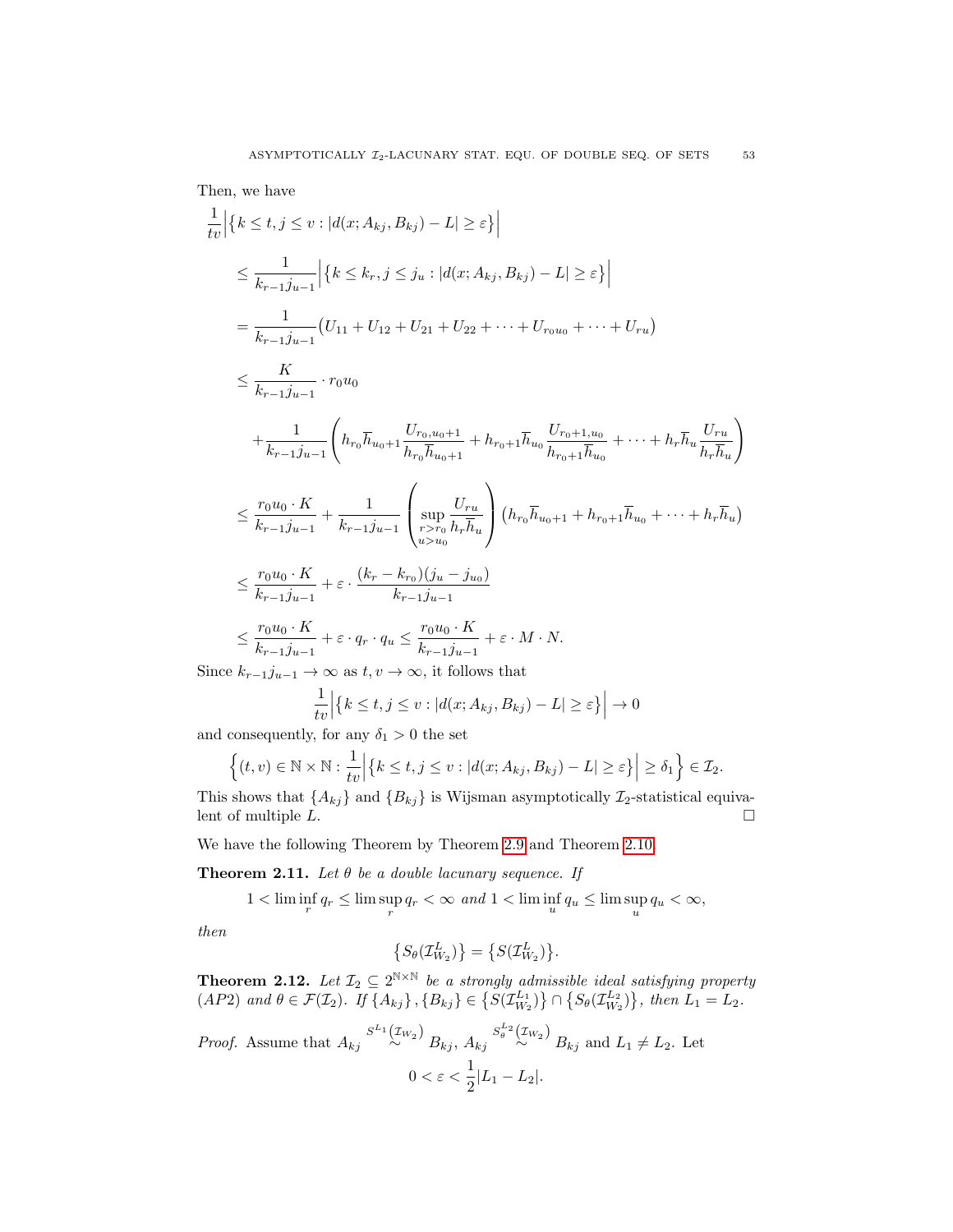Since  $\mathcal{I}_2$  satisfies the property  $(AP2)$ , there exists  $M \in \mathcal{F}(\mathcal{I}_2)$   $(i.e., \mathbb{N} \times \mathbb{N} \setminus M \in \mathcal{I}_2)$ such that for each  $x \in X$  and for  $(m, n) \in M$ ,

$$
\lim_{n \to \infty} \frac{1}{mn} \Big| \{ k \le m, j \le n : |d(x; A_{kj}, B_{kj}) - L_1| \ge \varepsilon \} \Big| = 0.
$$

Let the sets

 $m,$ 

$$
P = \{k \le m, j \le n : |d(x; A_{kj}, B_{kj}) - L_1| \le \varepsilon\}
$$

and

$$
R = \{k \leq m, j \leq n : |d(x; A_{kj}, B_{kj}) - L_2| \geq \varepsilon\}.
$$

Then,  $mn = |P \cup R| \leq |P| + |R|$ . This implies that

$$
1 \le \frac{|P|}{mn} + \frac{|R|}{mn}.
$$

Since

$$
\frac{|R|}{mn} \le 1 \quad and \quad \lim_{m,n \to \infty} \frac{|P|}{mn} = 0,
$$

so we must have

$$
\lim_{m,n\to\infty}\frac{|R|}{mn}=1.
$$

Let  $M^* = M \cap \theta \in \mathcal{F}(\mathcal{I}_2)$ . Then, for  $(k_l, j_t) \in M^*$  the  $k_l j_t$ th term of the statistical limit expression

$$
\frac{1}{mn} \Big| \{ k \le m, j \le n : |d(x; A_{kj}, B_{kj}) - L_2| \ge \varepsilon \} \Big|
$$

is

<span id="page-10-0"></span>
$$
\frac{1}{k_l j_t} \left| \left\{ (k,j) \in \bigcup_{r,u=1,1}^{l,t} I_{ru} : |d(x; A_{kj}, B_{kj}) - L_2| \ge \varepsilon \right\} \right| = \frac{1}{\sum_{r,u=1,1}^{l,t} h_r \overline{h}_u} \sum_{r,u=1,1}^{l,t} v_{ru} h_r \overline{h}_u,
$$
\n(2.1)

where

$$
v_{ru} = \frac{1}{h_r \overline{h}_u} \Big| \{ (k,j) \in I_{ru} : |d(x; A_{kj}, B_{kj}) - L_2| \ge \varepsilon \} \Big| \stackrel{\mathcal{I}_2}{\to} 0
$$

because  $\{A_{kj}\}\$ and  $\{B_{kj}\}\$ is Wijsman asymptotically  $\mathcal{I}_2$ -lacunary statistical equivalent of multiple  $L_2$ . Since  $\theta$  is a double lacunary sequence, [\(2.1\)](#page-10-0) is a regular weighted mean transform of  $v_{ru}$ 's and therefore it is also  $\mathcal{I}_2$ -convergent to 0 as  $l, t \to \infty$ , and so it has a subsequence which is convergent to 0 since  $\mathcal{I}_2$  satisfies property  $(AP2)$ . But since this is a subsequence of

$$
\left\{\frac{1}{mn}\Big|\big\{k\leq m, j\leq n : |d(x;A_{kj},B_{kj})-L_2|\geq \varepsilon\big\}\Big|\right\}_{(m,n)\in M},
$$

we infer that

$$
\left\{\frac{1}{mn} \Big| \{k \le m, j \le n : |d(x; A_{kj}, B_{kj}) - L_2| \ge \varepsilon\} \Big| \right\}_{(m,n)\in M}
$$

is not convergent to 1. This is a contradiction. Hence, the proof is completed.  $\Box$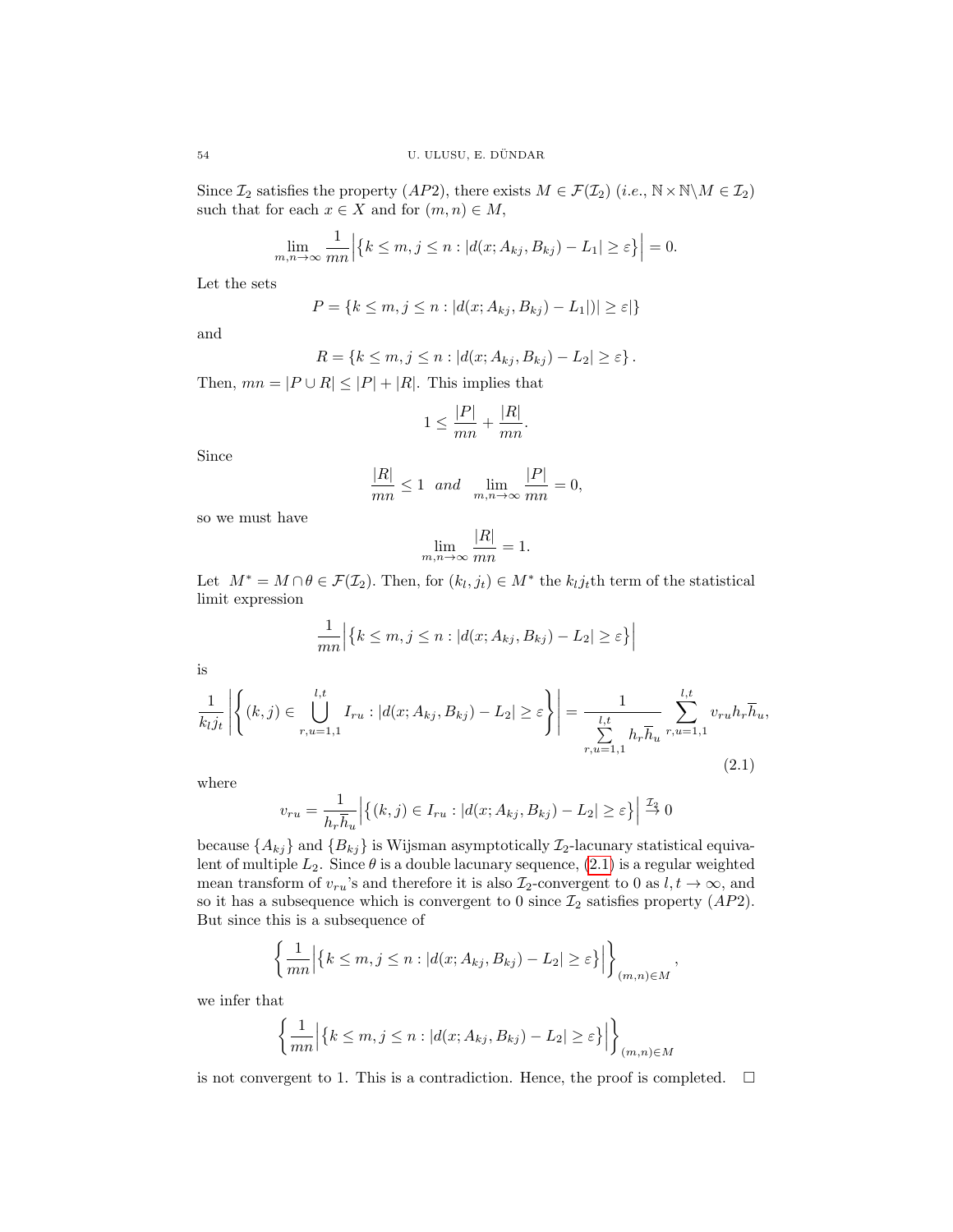#### **REFERENCES**

- <span id="page-11-20"></span>[1] B. Altay, F. Basar, Some new spaces of double sequences, J. Math. Anal. Appl.  $309(1)$  (2005), 70–90.
- [2] J.-P. Aubin, H. Frankowska, Set-valued analysis, Birkhauser, Boston (1990).
- <span id="page-11-8"></span>[3] M. Baronti, P. Papini, Convergence of sequences of sets, In methods of functional analysis in approximation theory, ISNM 76, Birkhauser, Basel (1986).
- [4] G. Beer, On convergence of closed sets in a metric space and distance functions, Bull. Aust. Math. Soc. 31 (1985), 421–432.
- <span id="page-11-9"></span>[5] G. Beer, Wijsman convergence: A survey, Set-Valued Anal. 2 (1994), 77–94.
- <span id="page-11-3"></span>[6] C. Çakan, B. Altay, Statistically boundedness and statistical core of double sequences, J. Math. Anal. Appl. 317 (2006), 690–697.
- <span id="page-11-6"></span>[7] P. Das, E. Savas, S. Kr. Ghosal, On generalizations of certain summability methods using  $ideals$ , Appl. Math. Lett.  $24(9)$   $(2011)$ , 1509-1514.
- <span id="page-11-7"></span>[8] P. Das, P. Kostyrko, W. Wilczyński, P. Malik,  $I$  and  $I^*$ -convergence of double sequences, Math. Slovaca 58(5) (2008), 605–620.
- [9] E. Dündar, B. Altay,  $\mathcal{I}_2$ -convergence and  $\mathcal{I}_2$ -Cauchy of double sequences, Acta Math. Sci. 34B(2) (2014), 343–353.
- <span id="page-11-14"></span>[10] E. Dündar, U. Ulusu, B. Aydın,  $\mathcal{I}_2$ -lacunary statistical convergence of double sequences of sets, (submitted for publication).
- <span id="page-11-0"></span>[11] H. Fast, Sur la convergence statistique, Colloq. Math. 2 (1951), 241–244.
- <span id="page-11-21"></span>[12] J. A. Fridy, *On statistical convergence*, Analysis **5** (1985), 301–313.
- <span id="page-11-4"></span>[13] J. A. Fridy, C. Orhan, *Lacunary Statistical Convergence*, Pacific J. Math. **160**(1) (1993), 43–51.
- <span id="page-11-22"></span>[14] B. Hazarika, V. Kumar, On asymptotically double lacunary statistical equivalent sequences in ideal context, J. Inequal. Appl. 2013, 2013:543.
- <span id="page-11-11"></span>[15] Ö. Kişi, F. Nuray, New Convergence Definitions for Sequences of Sets, Abstr. Appl. Anal. 2013, Article ID 852796, 6 pages.
- <span id="page-11-19"></span>[16] O. Kişi, E. Savaş, F. Nuray,  $On \mathcal{I}$ -asymptotically lacunary statistical equivalence of sequences of sets, (submitted for publication).
- <span id="page-11-5"></span>[17] P. Kostyrko, T. Šalát, W. Wilczyński,  $\mathcal{I}\text{-}Convergence$ , Real Anal. Exchange  $26(2)$  (2000), 669–686.
- <span id="page-11-15"></span>[18] M. Marouf, Asymptotic equivalence and summability, Internat. J. Math. Sci. 16(4) (1993), 755-762.
- <span id="page-11-2"></span>[19] M. Mursaleen, O. H. H. Edely, Statistical convergence of double sequences, J. Math. Anal. Appl. 288 (2003), 223–231.
- <span id="page-11-10"></span>[20] F. Nuray, B. E. Rhoades, Statistical convergence of sequences of sets, Fasc. Math. 49 (2012), 87–99.
- <span id="page-11-13"></span>[21] F. Nuray, E. Dündar, U. Ulusu, Wijsman  $\mathcal{I}_2$ -Convergence of Double Sequences of Closed Sets, Pure Appl. Math. Lett. 2 (2014), 31-35.
- <span id="page-11-12"></span>[22] F. Nuray, E. Dündar, U. Ulusu, Wijsman statistical convergence of double sequences of sets, (submitted for publication).
- <span id="page-11-25"></span>[23] F. Nuray, R. F. Patterson, E. Dündar, Asymptotically lacunary statistical equivalence of double sequences of sets, Demonstratio Math. 49(2) (2016), 183-196.
- [24] F. Nuray, U. Ulusu, E. Dündar, Cesàro Summability of Double Sequences of Sets, Gen. Math. Notes 25(1) (2014), 8–18.
- <span id="page-11-23"></span>[25] F. Nuray, U. Ulusu, E. Dündar, Lacunary statistical convergence of double sequences of sets, Soft Computing 20(7) (2016), 2883–2888.
- <span id="page-11-16"></span>[26] R. F. Patterson, On asymptotically statistically equivalent sequences, Demostratio Math. 36(1) (2003), 149–153.
- <span id="page-11-17"></span>[27] R. F. Patterson, E. Savas, On asymptotically lacunary statistically equivalent sequences, Thai J. Math. 4 (2006), 267–272.
- <span id="page-11-18"></span>[28] E. Savaş, On *I*-asymptotically lacunary statistical equivalent sequences, Adv. Differ. Equ. 2013(111) (2013), 7 pages. doi:10.1186/1687-1847-2013-111.
- <span id="page-11-24"></span>[29] E. Savaş, P. Das, A generalized statistical convergence via ideals, Appl. Math. Lett. 24(6) (2011), 826–830.
- <span id="page-11-1"></span>[30] I. J. Schoenberg, The integrability of certain functions and related summability methods, Amer. Math. Monthly 66 (1959), 361–375.